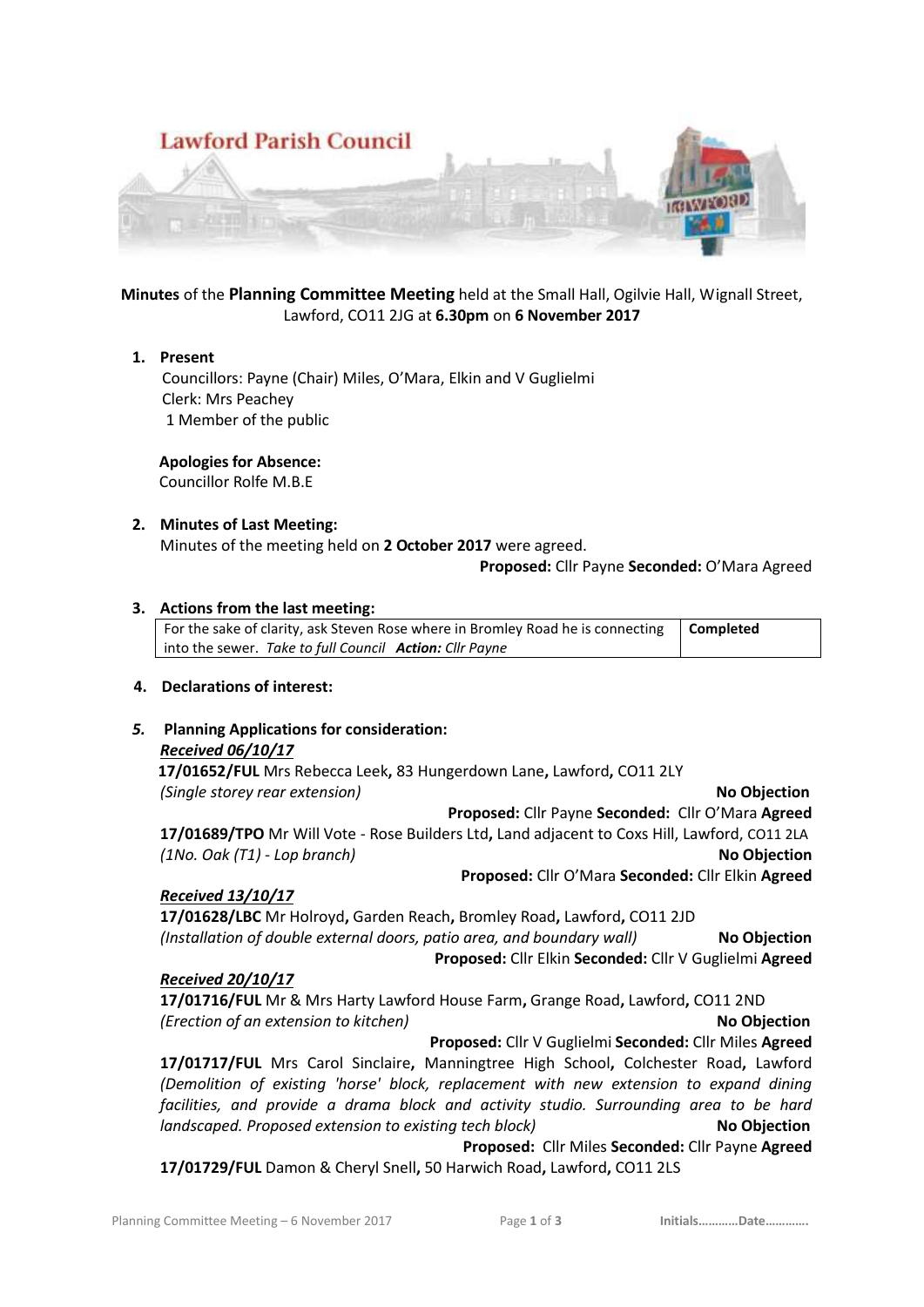*(Proposed conversion of a single storey shed into a studio. New single storey timber framed structure. Use of studios for sports massage and homeopathy work and personal home office/recreational room. Demolition of 3no. existing sheds. Existing driveway access to be moved for No. 50 only access and close off existing driveway. Proposed brick walls to be erected either side of access)* **Object**

**Council objects to the change of use. The proposed brick wall at the entrance is not in keeping. Insufficient information regarding the new entrance and materials being used.**

**Proposed:** Cllr V Guglielmi **Seconded:** Cllr Payne **Agreed**

 **17/01730/ADV** Damon & Cheryl Snell**,** 50 Harwich Road**,** Lawford**,** CO11 2LS *(External display of sign)* **Object Relates to above objections to application 17/01729/FUL**

**Proposed:** Cllr Payne **Seconded:** Cllr O'Mara **Agreed**

# *Received 20/10/17*

**17/01801/LBC** Mr Vineyard - Hopkins Homes**,** Lawford Place**,** Coxs Hill**,** Lawford**,** CO11 2LA *(Repairs to flint & brick boundary wall)* **No Objection Proposed:** Cllr Payne **Seconded:** Cllr O'Mara **Agreed Action – post to website**

*Received 6/11/2017*

**For Information:**

#### **17/1865/NMA 56 Harwich Road, Lawford**

*(Non-material amendment of application 17/01019/FUL infilling between existing bathroom extension and proposed extension)*

# **(***Viewed by committee and forwarded to Full Council to record decision)*

**17/01886/TCA** Mrs Samantha Norman, Brook Cottage, Wignall Street, Lawford**,** CO11 2JL *(1No. Long Cone Pine - Reduce by 30%. 1 No. Apple - Remove dead major limb, reduce top weight to balance. 1 No. Lawsons Cyprus - Reduce height by 30%. 1 No. Walnut - Reduce crown by 30%. 1 No. Laurel - Reduce by 30% and shape. 1 No. Holm Oak - Reduce by 30% and shape. 1 No. Lilac - Reduce back to previous points. 1 No. Sweet Chestnut – Fell)* **No Objection Proposed:** Cllr O'Mara **Seconded:** Cllr Elkin **Agreed**

**17/01659/FUL** Ms Carole King, 63 Cotman Avenue, Lawford, CO11 2LB *(Replace garage door with double glazed window - garage to be used as a room)* **No Objection Proposed:** Cllr V Guglielmi **Seconded:** Cllr Miles **Agreed Action – to Full Council**

# **6. Planning Applications Determined since last meeting:**

| 17/01237/FUL                 | Mr Richard              | Various alterations to existing        | Lawford House       |
|------------------------------|-------------------------|----------------------------------------|---------------------|
| Approval - Full              | Hudson                  | property to facilitate a single storey | <b>Bromley Road</b> |
| 19.09.2017                   |                         | rear extension.                        | Lawford             |
| <b>Delegated Decision</b>    |                         |                                        | CO11 2JD            |
| 17/01238/LBC                 | Mr Richard              | Various alterations to existing        | Lawford House       |
| Approval - Listed            | Hudson                  | property to facilitate a single storey | <b>Bromley Road</b> |
| <b>Building Consent</b>      |                         | rear extension.                        | Lawford             |
| 19.09.2017                   |                         |                                        | CO11 2JD            |
| <b>Delegated Decision</b>    |                         |                                        |                     |
| 17/01407/NMA                 | <b>Mr Samuel Foster</b> | Non material amendment to              | 15 Turner Avenue    |
| <b>Approval Non Material</b> |                         | application 17/00473/FUL -             | Lawford             |
| Amendment 18.09.2017         |                         | Changes to the size and positions of   | CO11 2LG            |
| <b>Delegated Decision</b>    |                         | rear windows.                          |                     |